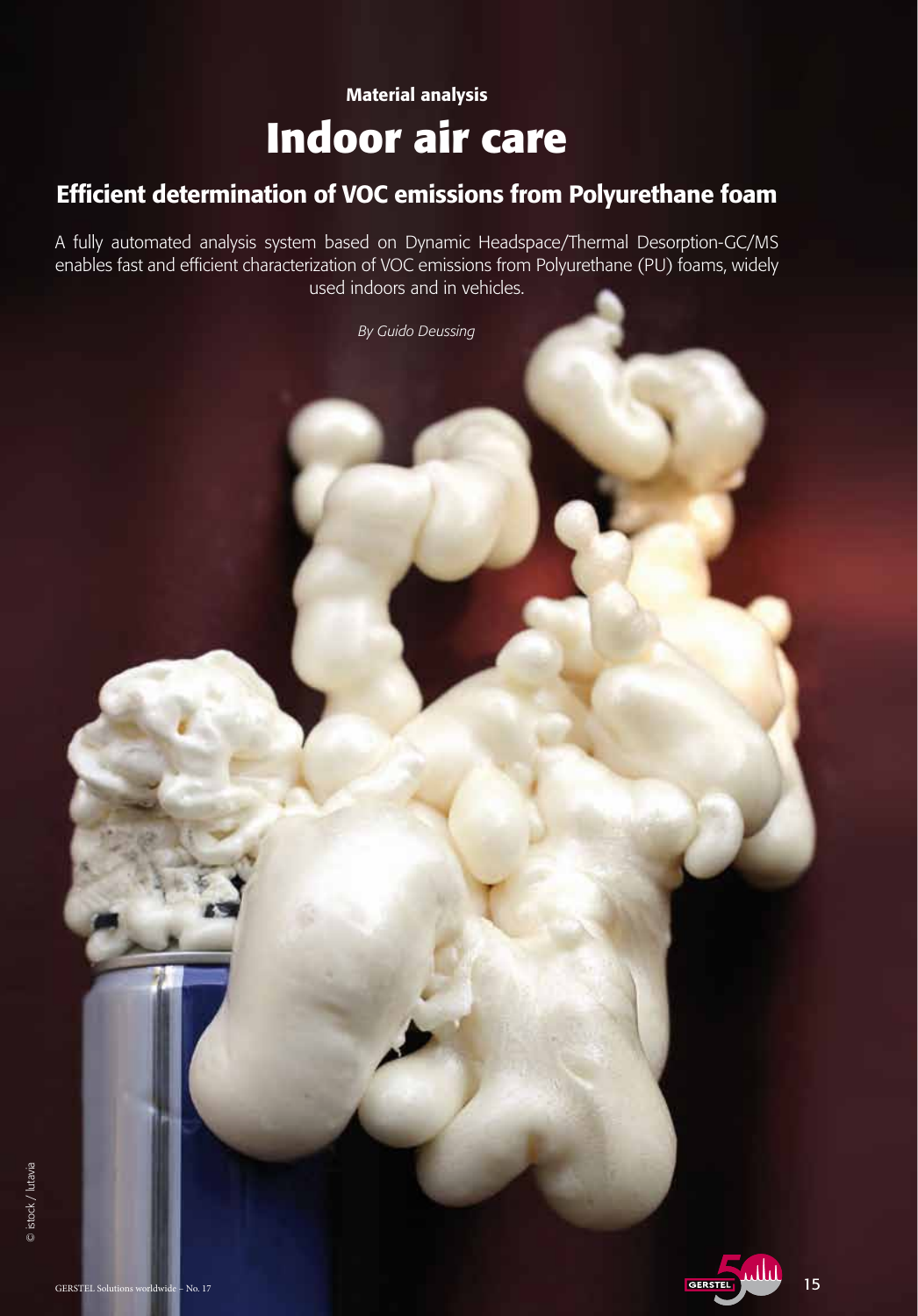Polyurethane (PU) is widely used for "indoor" applications in office and residential buildings as well as in vehicles. PU can be made into very versatile foams, well suited for use in furniture, as a sealant for windows and doors, for insulation, in vehicle dashboards and seating, and anywhere else strong and durable foam is required. Depending on the formulation, PU foams contain numerous volatile organic compounds (VOCs), including blowing agent, flame retardants, and amine catalysts. These VOCs can be emitted into indoor air potentially posing a health risk. Because of this, it is important to know just how much of these compounds are present in such materials, in other words what the emission potential is, and just how much is emitted under standardized conditions designed to simulate real world use.

### Focusing on PU standard analysis methods

Most existing methods used for the determination of VOCs in PU foams are based on environmental chambers. The chambers are designed to mimic conditions found in an office, residence or vehicle, but they have some drawbacks. Certain VOCs go under-reported, or even disappear due to surface adsorption, also referred to as "sink effects". These are predominantly seen in larger, unheated, environmental chambers, which are also costly, cumbersome, and labor intensive to use. Methods that rely on much smaller micro-scale emission chambers have shown promise, but until now these have only been available as manually operated devices that require manual mounting of sorbent tubes for analyte collection. These are labor intensive to use and do not offer automated and accurate flow, temperature, and timing control, let alone

The DHS Large sample containers serve as micro-scale emission chambers enabling the analysis of a wide range of samples without edge effects.



method parameter tracking for validation purposes. Manual handling of micro-scale chambers is not the most efficient and reliable way to operate in the hustle and bustle of modern day laboratories. Automation of sampling parameters and sample collection is the best way to generate meaningful data on emission profiles. Application experts from GERSTEL in the US and in Germany put their heads together to test processes that would satisfy the requirements of the American Society for Testing and Materials (ASTM) for testing of Spray PU foam (SPF) materials [1].



The PU sample is taken using a special cutting tool, which is also used as sample holder.

"The initial task of the team was to determine the influence of various method parameters on VOC emissions with the goal of assessing, which parameters impact method ruggedness", reports Eike Kleine-Benne, Ph.D., Scientist and Project Manager in the GERSTEL R&D Department. In this context, it was very helpful for the team to be able to use an automated system that allowed unattended operation with fast sampling under



The DHS Large process from extraction to sample introduction.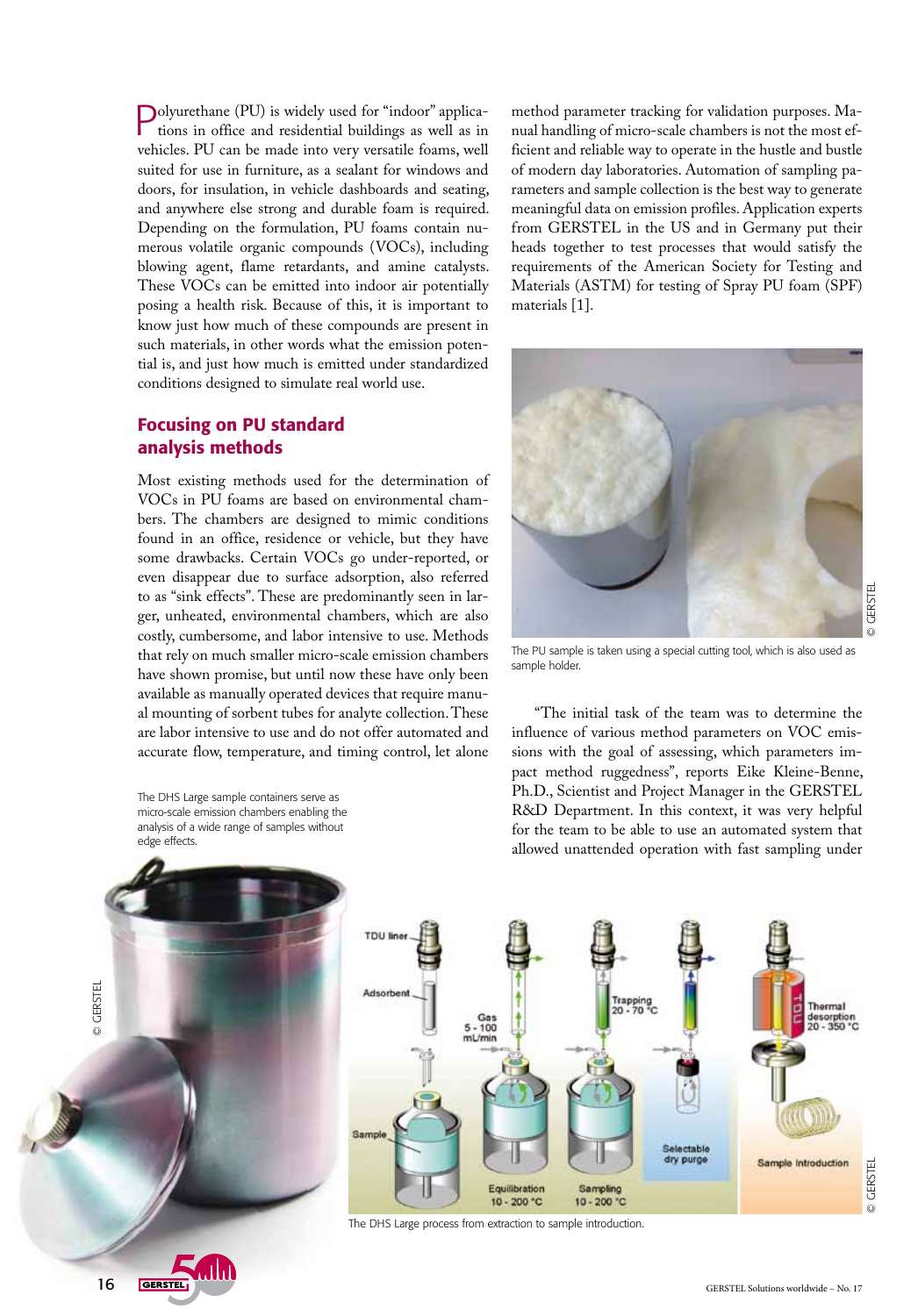controlled and traceable conditions. In order to examine the method's effectiveness for different types of SPF, two different sample types were analyzed: Open cell PU foam and closed cell PU foam. The method parameters were chosen to replicate "real-world" conditions of the materials. Key method parameters investigated were the temperature and air sampling volume as well as GC method parameters. As a further critical item, the influence of the sample shape and size was investigated. Yunyun Nie, GERSTEL application expert explains: "We wanted to miniaturize the whole process as the best starting point to full automation, which would in turn bring us higher efficiency, less risk

> of errors and full traceability". The GERSTEL Dynamic Headspace (DHS) system was chosen for the project coupled with a Thermal Desorption-GC/MS system for determination of the trapped analytes. The DHS system offers automated control of a wide range of method parameters: Tempe-



© GERSTEL © GERSTEL

The cutting tool remains in place and surrounds the sample throughout the analysis, meaning emissions escape and can be measured exclusively via the surface that is typically in contact with the surrounding air.

rature, timing, flow, purge intervals, air volume sampled, and type of (sorbent) trap. The version chosen for the project was the DHS Large (DHS L) capable of processing samples in containers of up to 1 L in volume. The DHS L autosampler holds up to 11 samples, which can be processed automatically overnight or on weekends. Similar

Yunyun Nie: "The DHS Large sample containers serve as micro-scale emission chambers, enabling us to investigate many different types of samples – edge effects are eliminated by using

dedicated sample holders". The edge effect is caused by emission of VOCs from the "edge" of a material that has been freshly cut to fit into a sample chamber. Such emissions can cause high readings, since in typical applications VOCs are emitted only from the surface of the foam. GERSTEL has solved this problem by developing a

special cutting/coring tool for taking PU foam samples, which can subsequently be placed in DHS L containers exposing only one surface. Such tools allow the researchers to properly simulate real world conditions with respect to VOC emissions from PU materials.

#### Comparing Methods

EVENT Meet the authors and learn more during the "19th Conference on Odour and Emissions of Plastic Materials" from March 21 to 23 at the University of Kassel, Germany. http://bit.ly/2jXo89u

In order to properly assess the results obtained with the DHS L system, the scientists analyzed the same samples in parallel using a standard method from the Association of German Automobile Producers (VDA). Method VDA 278 is widely used in the automotive industry for the determination of VOC and SVOC emissions from materials in contact with vehicle indoor air. Another aim of the comparative work was to determine the performance potential of both methods. Yunyun Nie summarizes the key facts: "Basically the VDA method 278 is quite simple to perform: A small sample is placed in a thermal desorption tube and thermally extracted at elevated temperature. This means you determine the total emission, or emission potential, for a certain sample weight and for two different compound volatility classes." Eike Kleine-Benne adds: "The question remains, however, whether this provides results that relate to real world situations. Using the DHS L, you can more accurately simulate the actual emissions from a material since these mainly depend on the surface emission rates of the various compounds

> monitored. This is much closer to reality, but obviously the VDA 278 method enables material producers to very quickly determine the emission potential of a material and to make sure that it is suitable for use in a vehicle".

GC/MS system used for the determination of VOC emissions from Spray PU foam samples; to the right, the DHS Large autosampler.



© GERSTEL

GERSTEL

GERSTEL